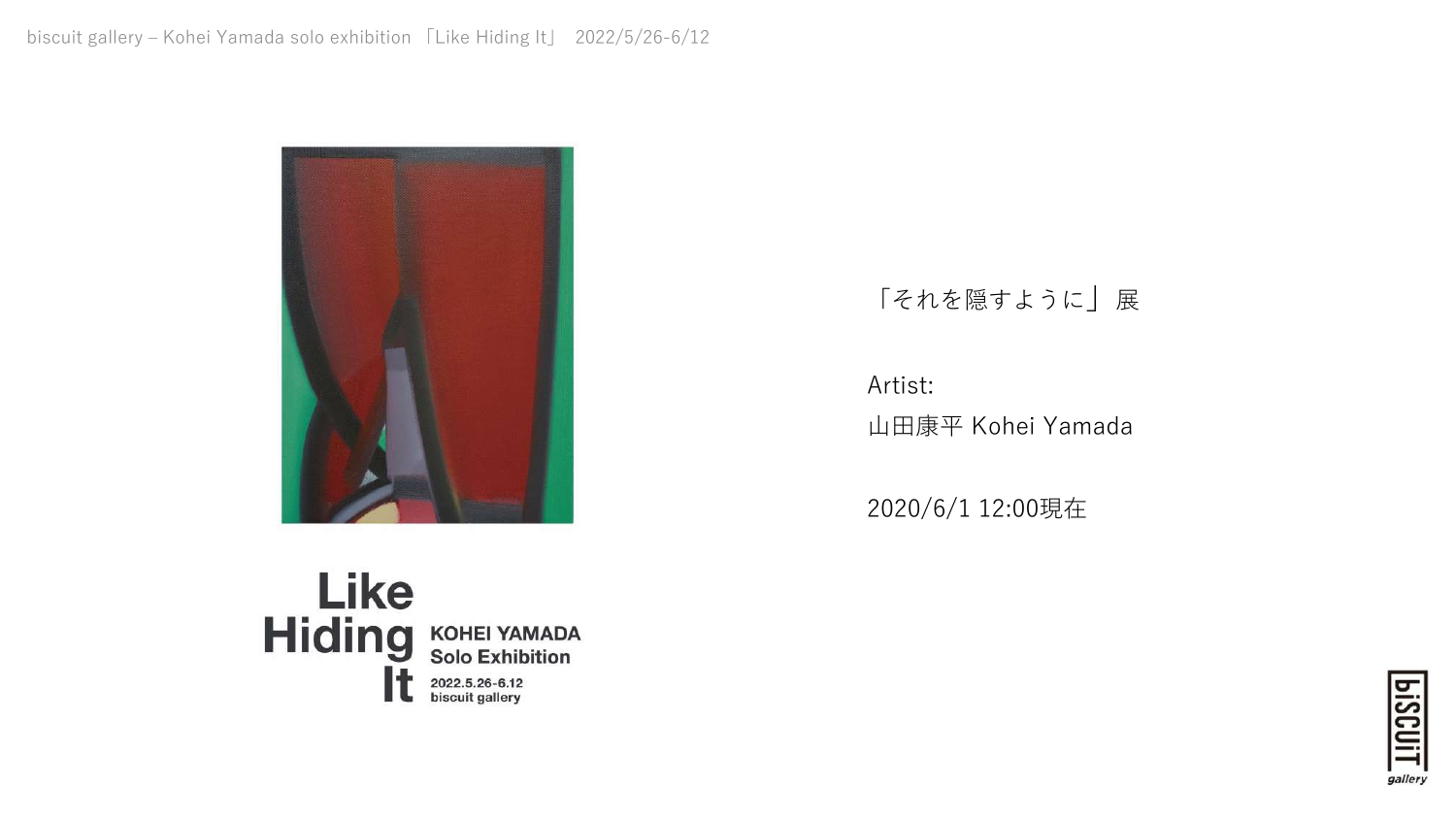

No. 1 ⼭⽥康平 Kohei Yamada Untitled  $1303 \times 970 \times 25$ mm Oil on canvas 2022 ¥550,000 with tax SOLD OUT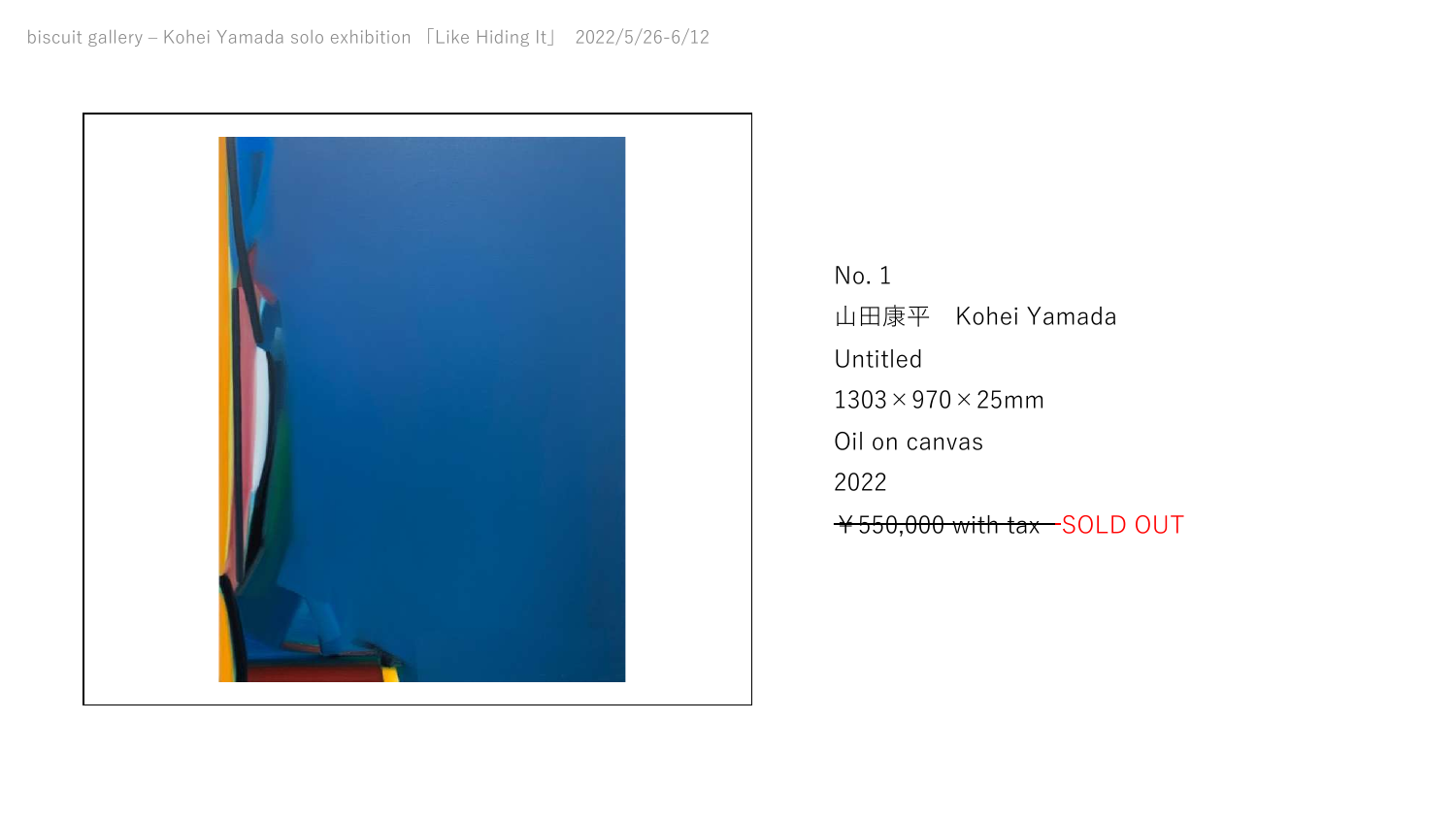

No. 2 ⼭⽥康平 Kohei Yamada Untitled  $530 \times 455 \times 20$ mm Oil on canvas 2022 ¥176,000 with tax SOLD OUT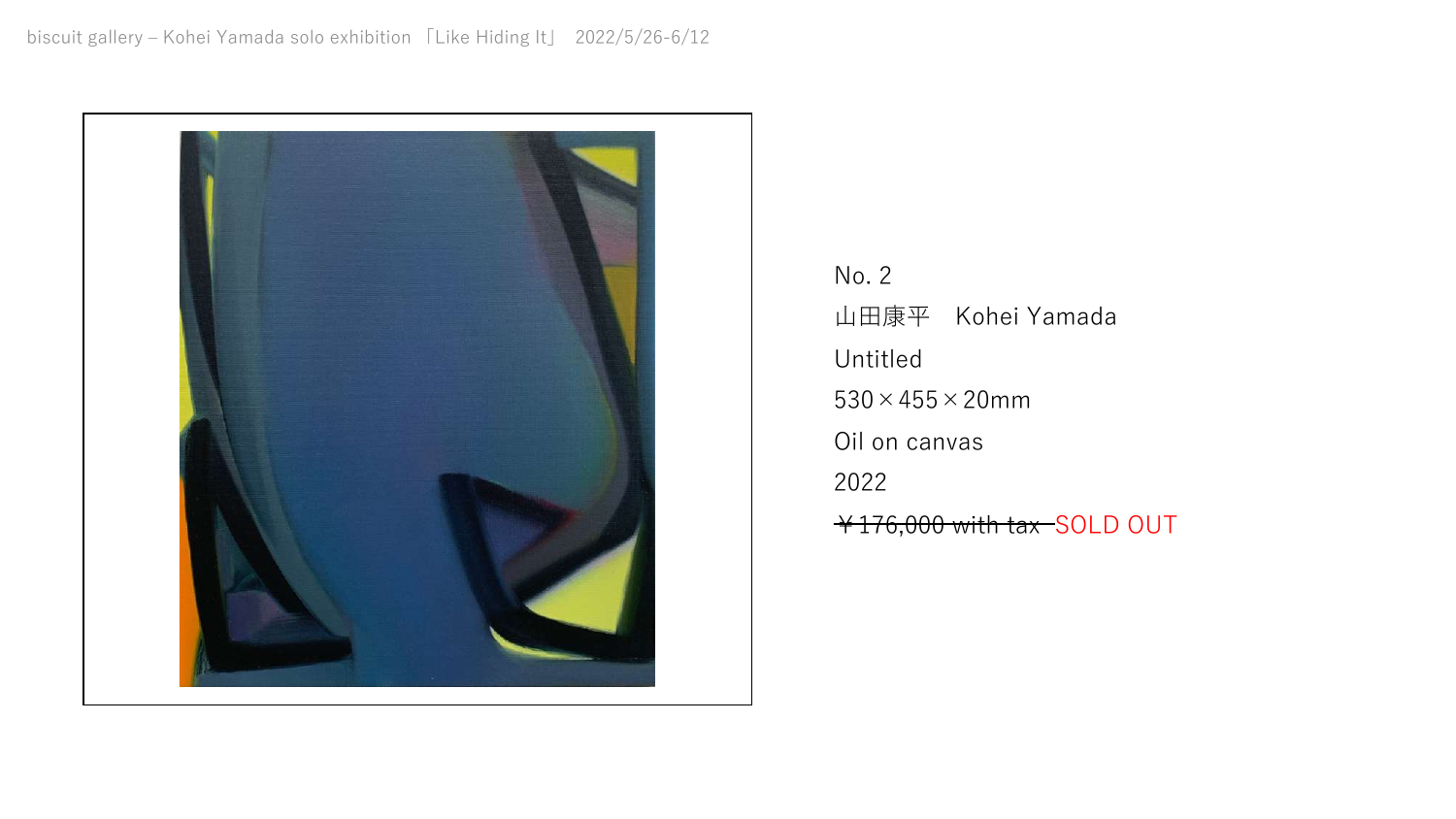

No. 3 ⼭⽥康平 Kohei Yamada Untitled  $910\times727\times25$ mm Oil on canvas 2021 ¥330,000 with tax SOLD OUT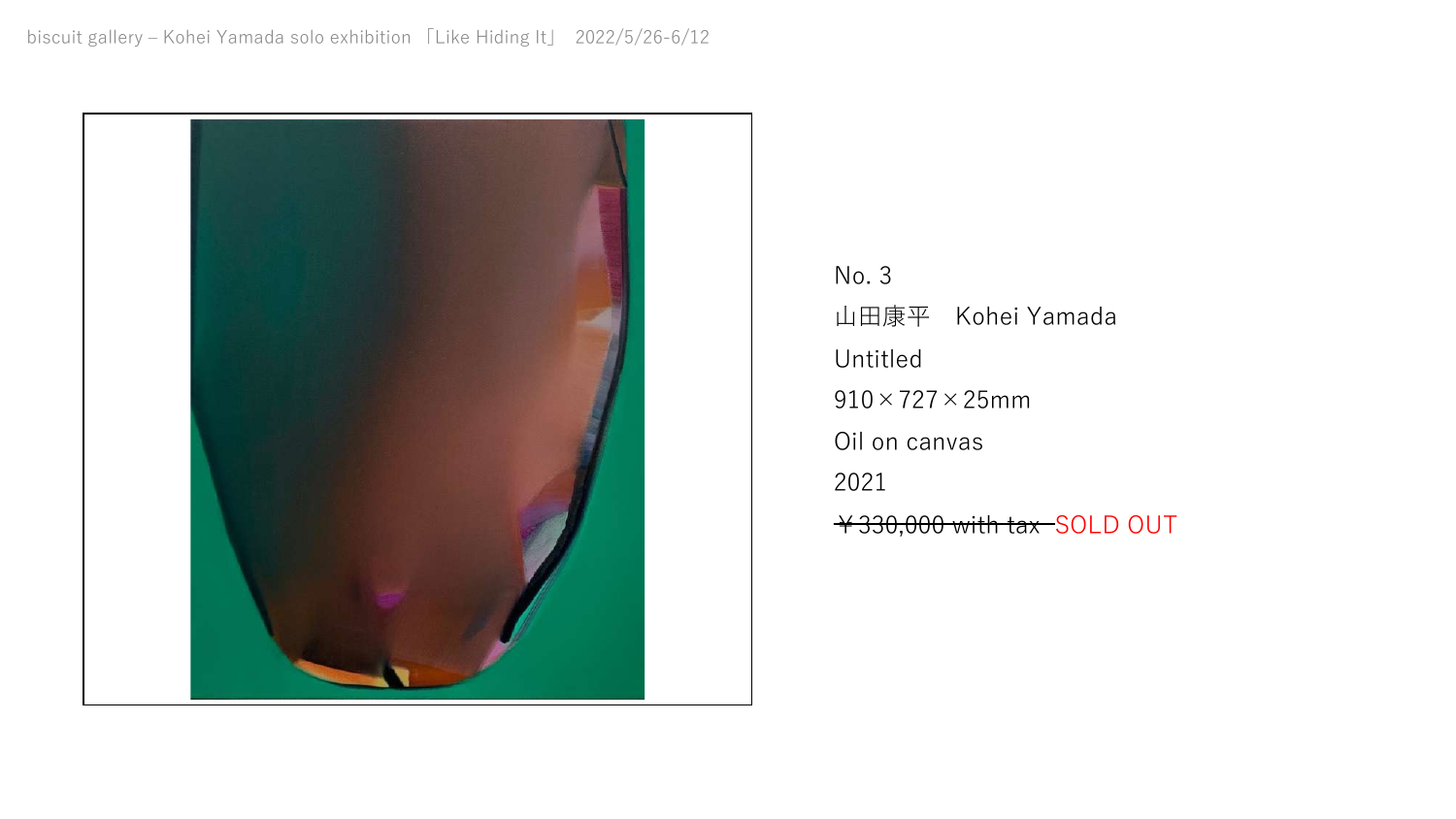

No. 4 ⼭⽥康平 Kohei Yamada Untitled  $333 \times 242 \times 23$ mm Oil on canvas 2022 ¥110,000 with tax SOLD OUT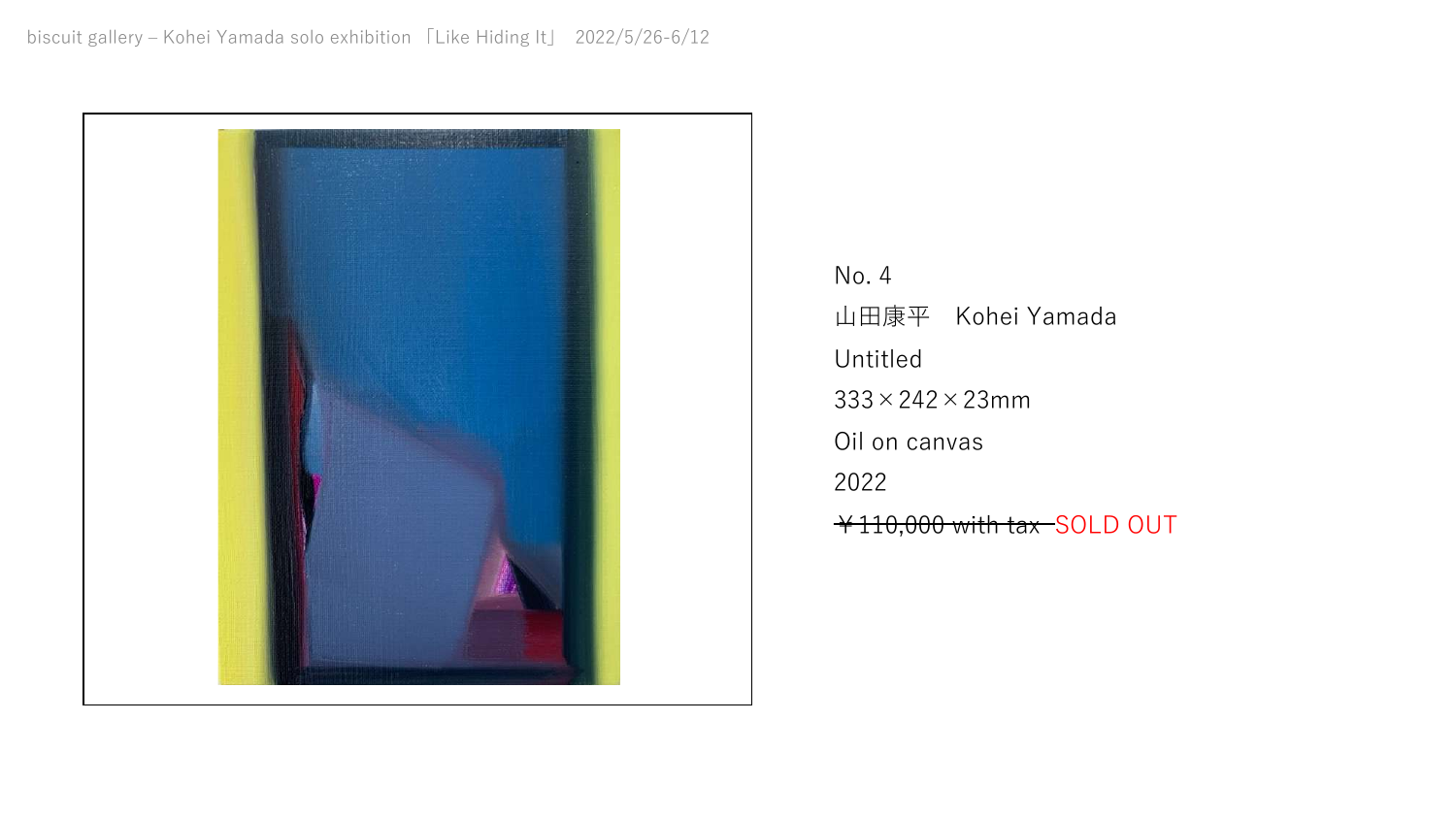

No. 5 ⼭⽥康平 Kohei Yamada Untitled  $606 \times 500 \times 20$ mm Oil on canvas 2022 ¥198,000 with tax SOLD OUT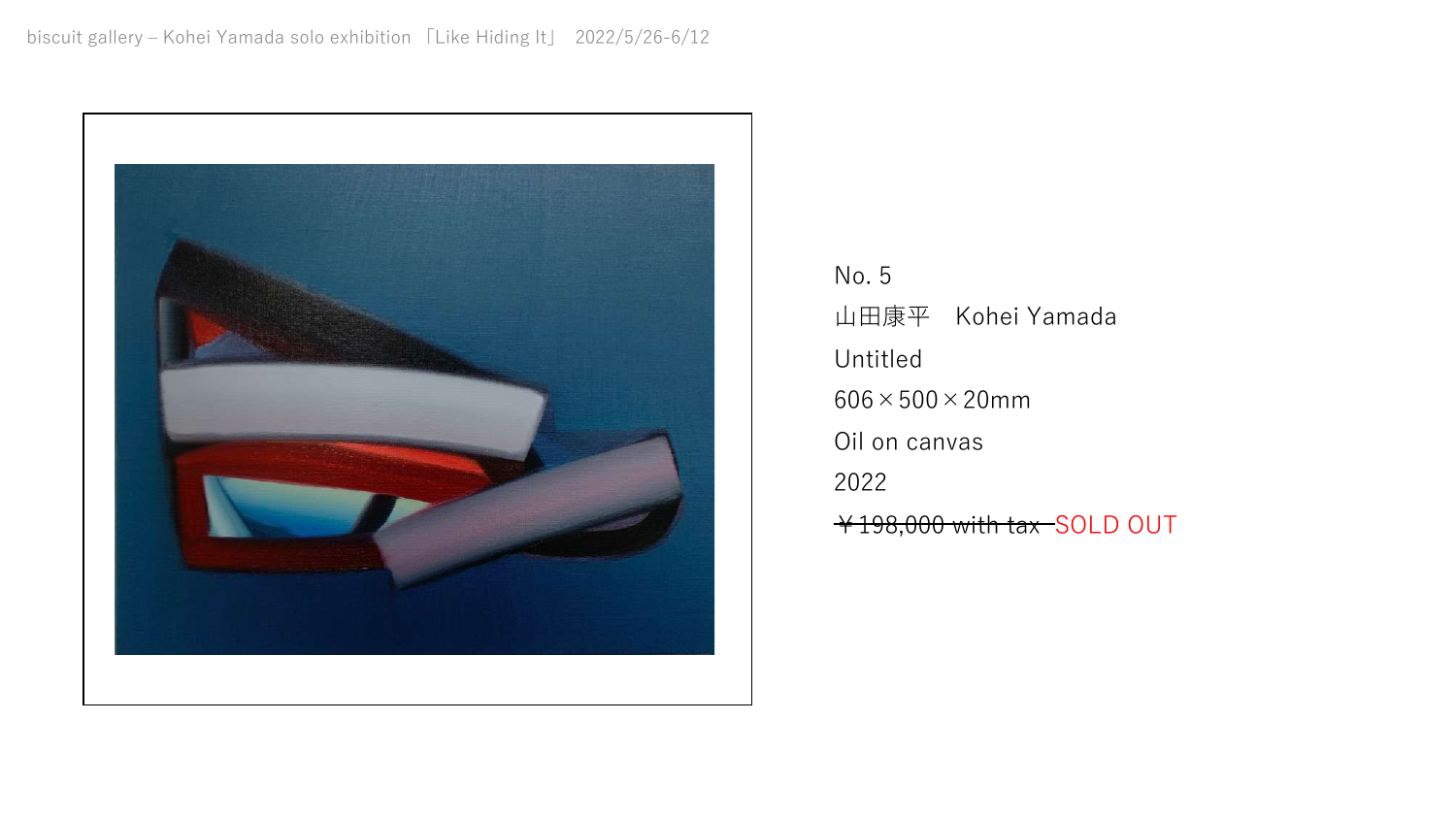

No. 6 ⼭⽥康平 Kohei Yamada Untitled  $530 \times 410 \times 20$ mm Oil on canvas 2022 ¥176,000 with tax SOLD OUT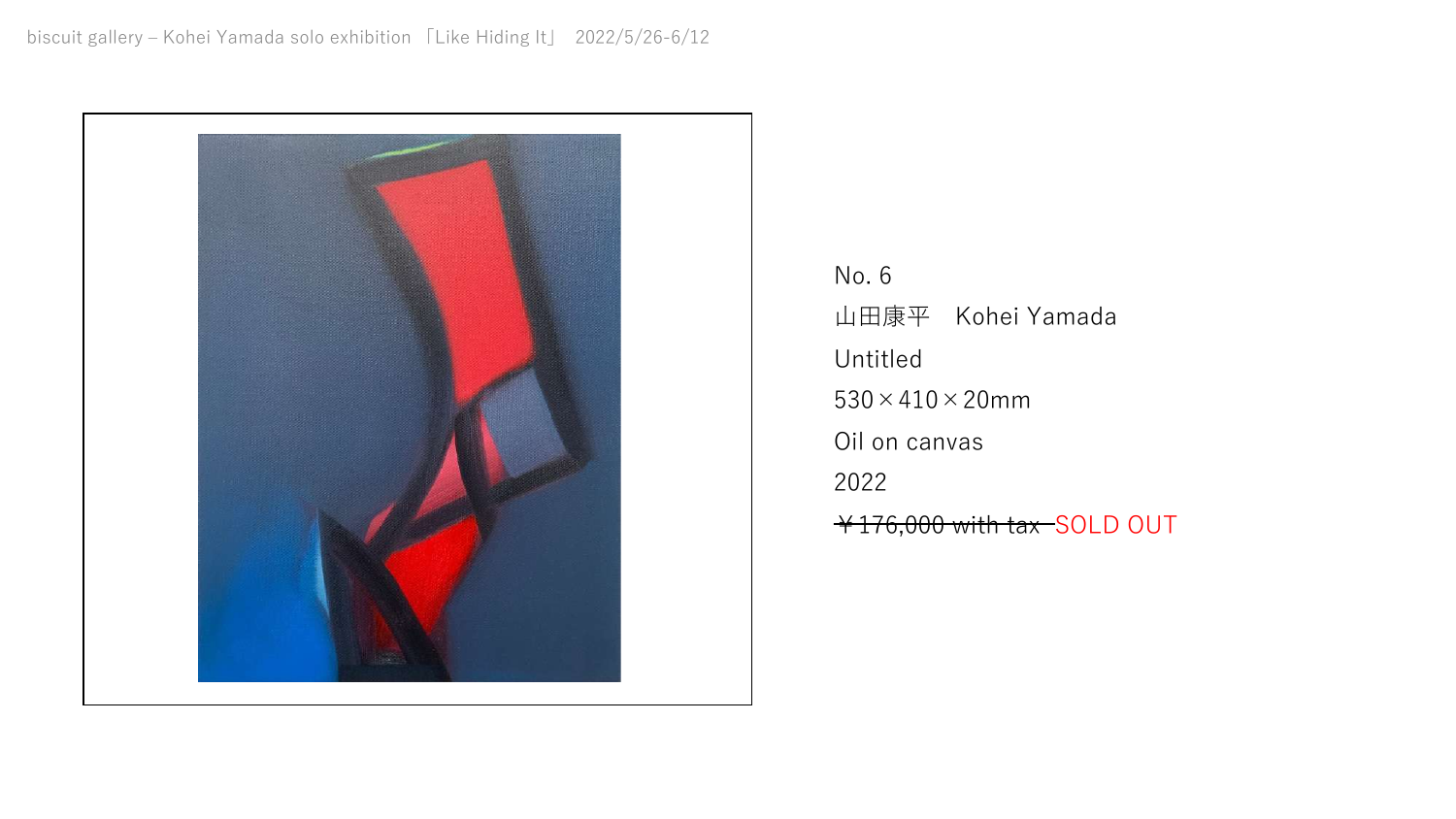

No. 7 ⼭⽥康平 Kohei Yamada Untitled  $727 \times 530 \times 20$ mm Oil on canvas 2022 ¥242,000 with tax SOLD OUT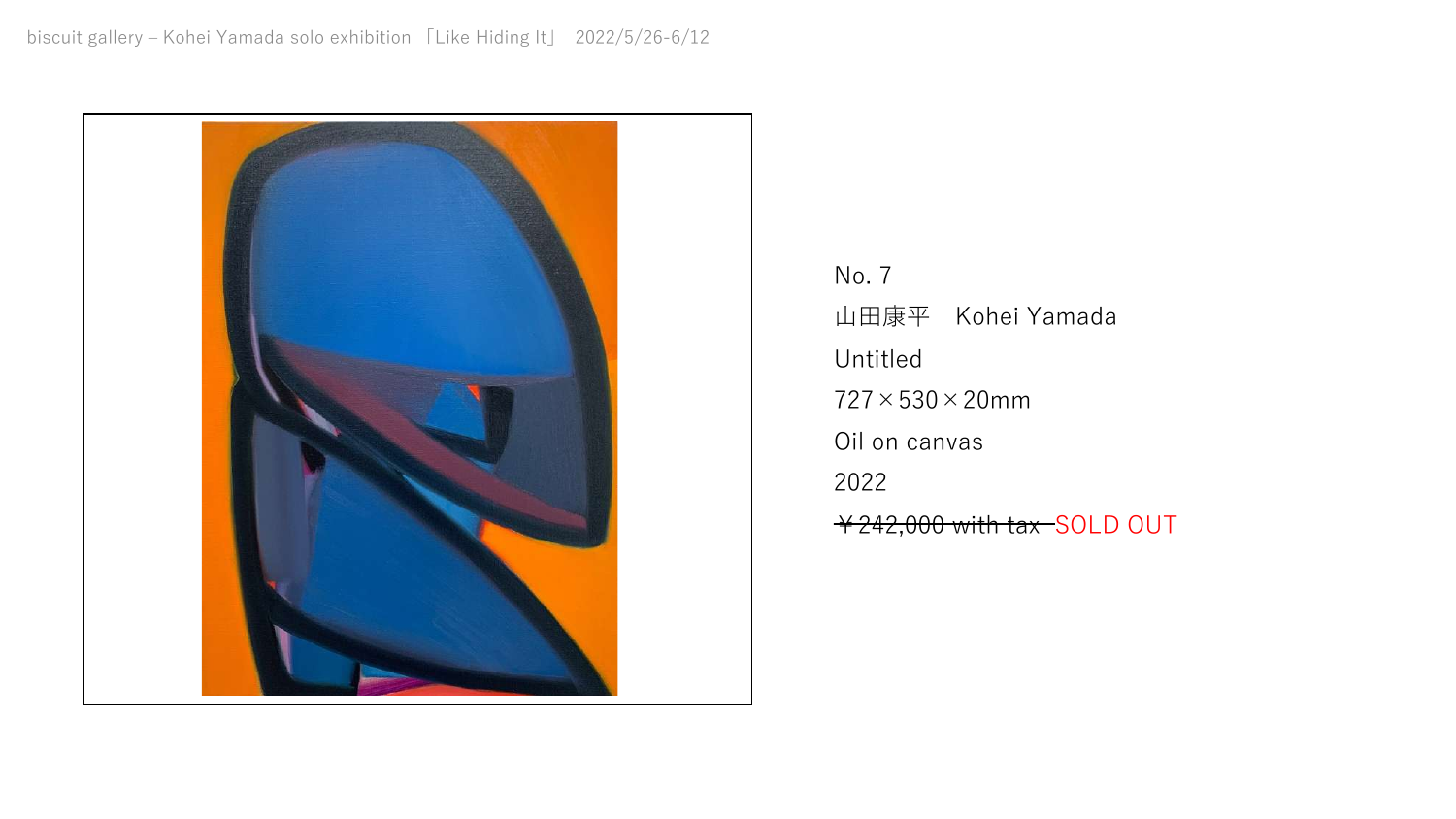

No. 8 ⼭⽥康平 Kohei Yamada Untitled  $530 \times 455 \times 23$ mm Oil on canvas 2022 ¥176,000 with tax SOLD OUT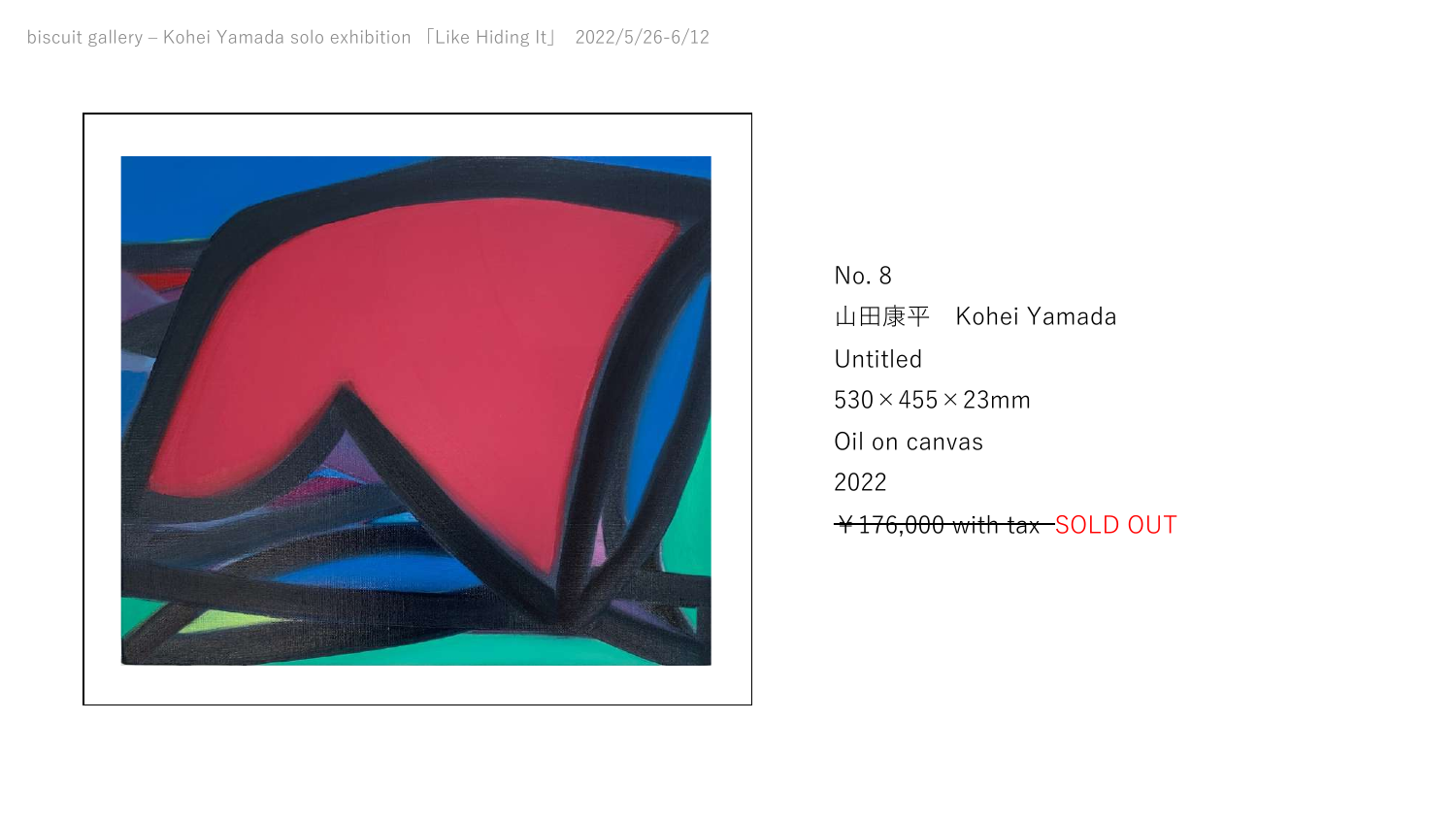

No. 9 ⼭⽥康平 Kohei Yamada Untitled  $410 \times 318 \times 23$ mm Oil on canvas 2022 ¥132,000 with tax SOLD OUT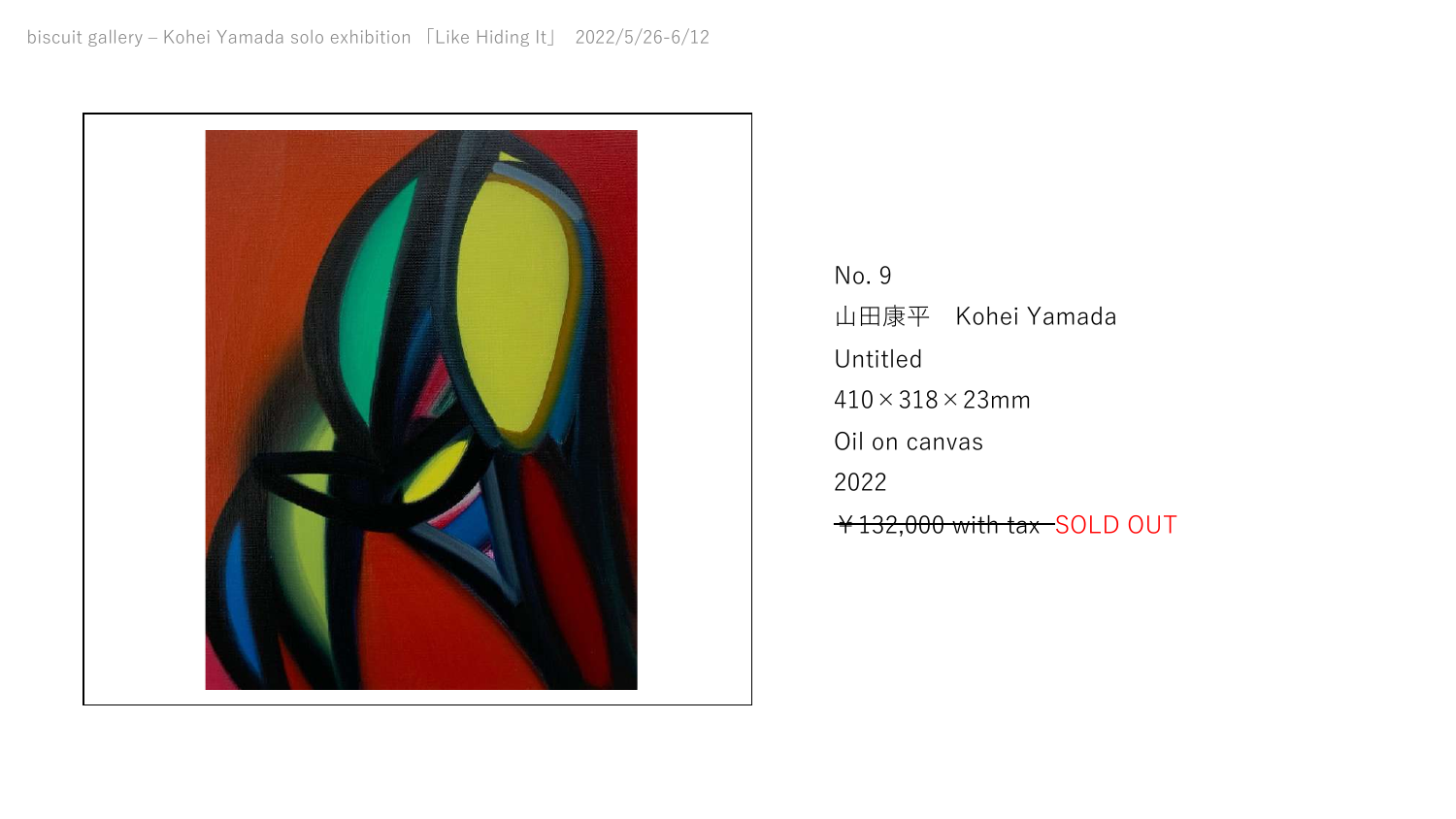

No. 10 ⼭⽥康平 Kohei Yamada Untitled  $410 \times 318 \times 23$ mm Oil on canvas 2022 ¥132,000 with tax SOLD OUT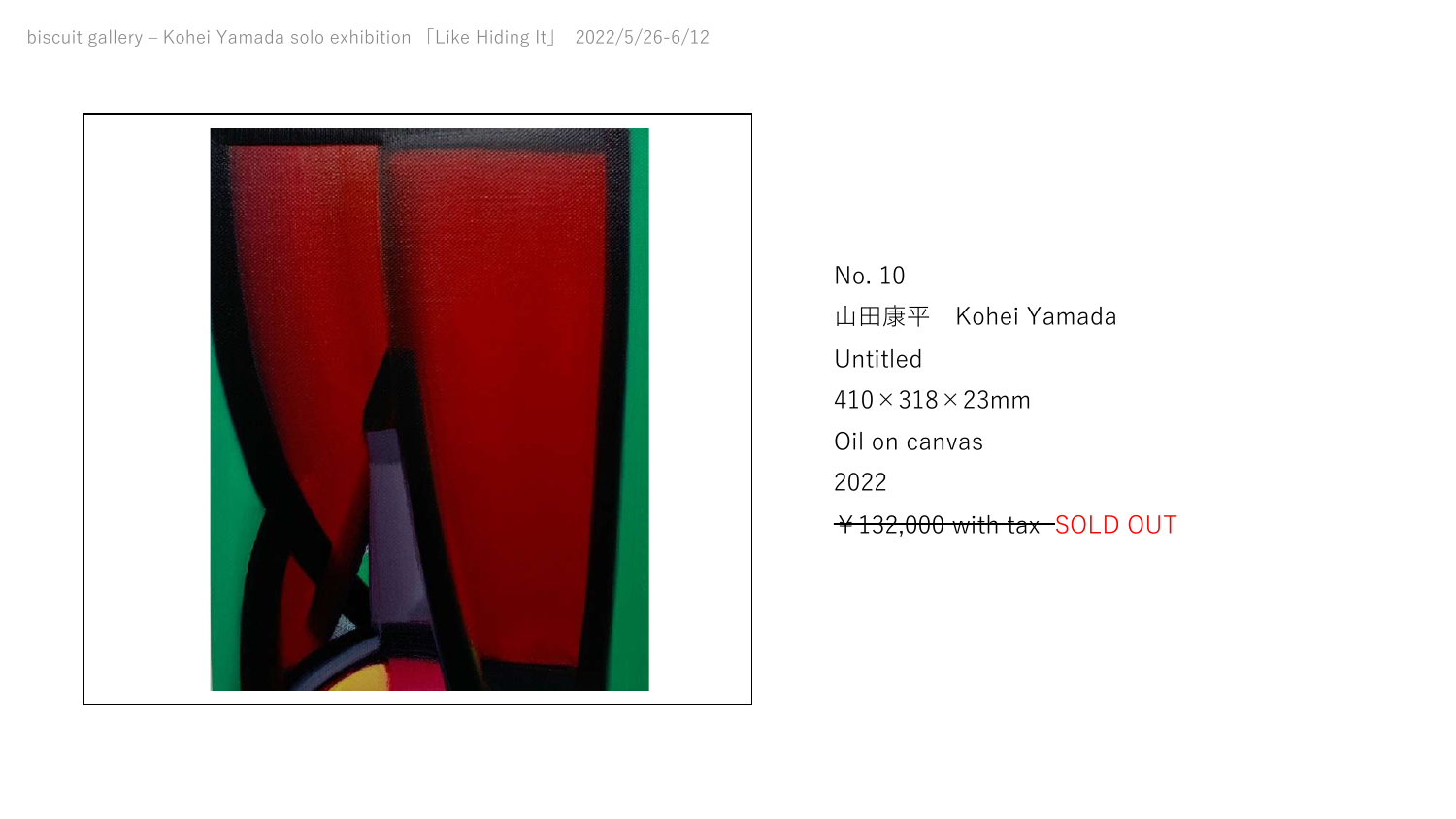

No. 11 ⼭⽥康平 Kohei Yamada Untitled  $333 \times 242 \times 23$ mm Oil on canvas 2022 ¥110,000 with tax SOLD OUT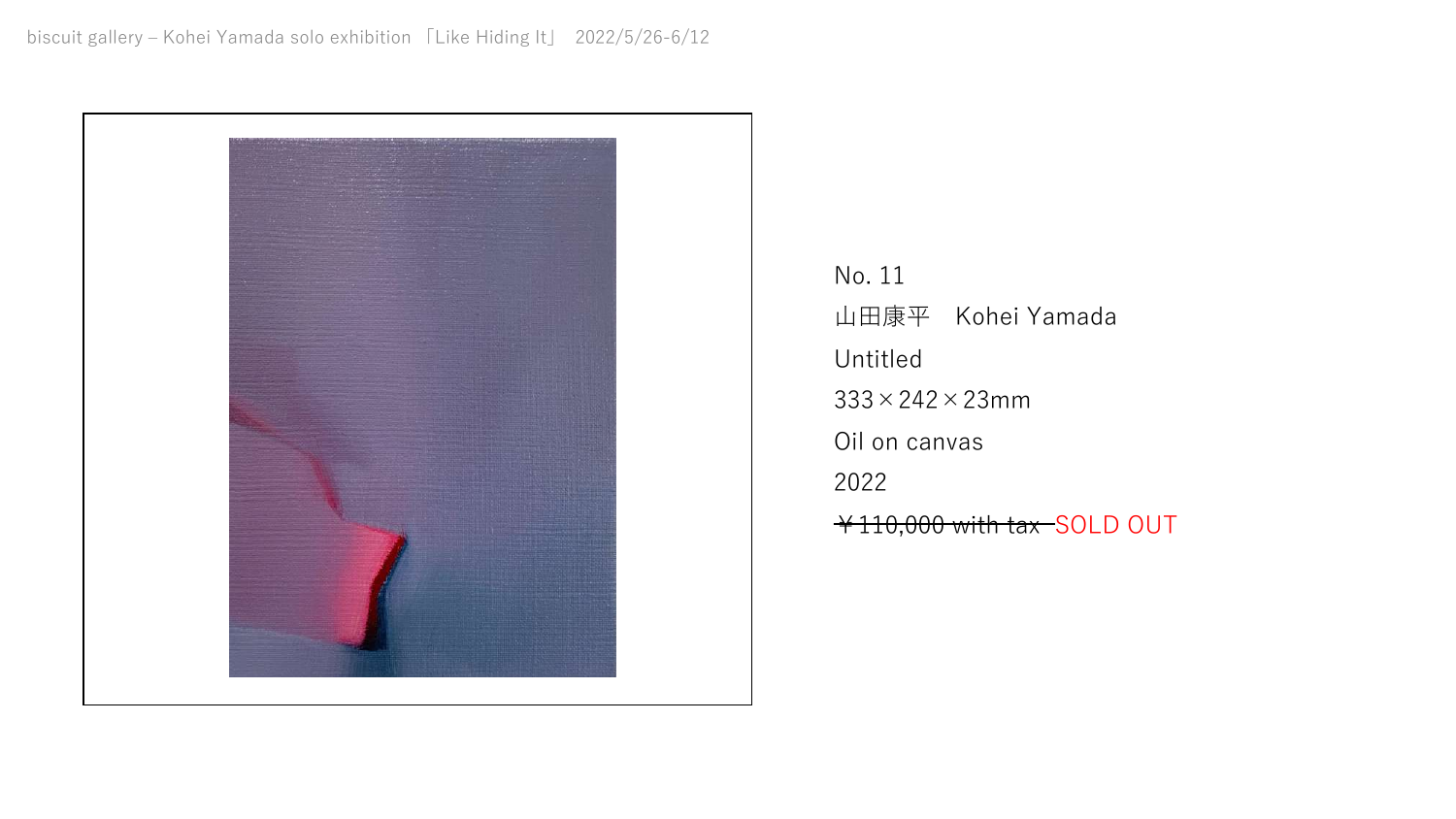

No. 12 ⼭⽥康平 Kohei Yamada title 310×391×30mm ※frame size Oil on paper with frame 2022 ¥110,000 with tax SOLD OUT